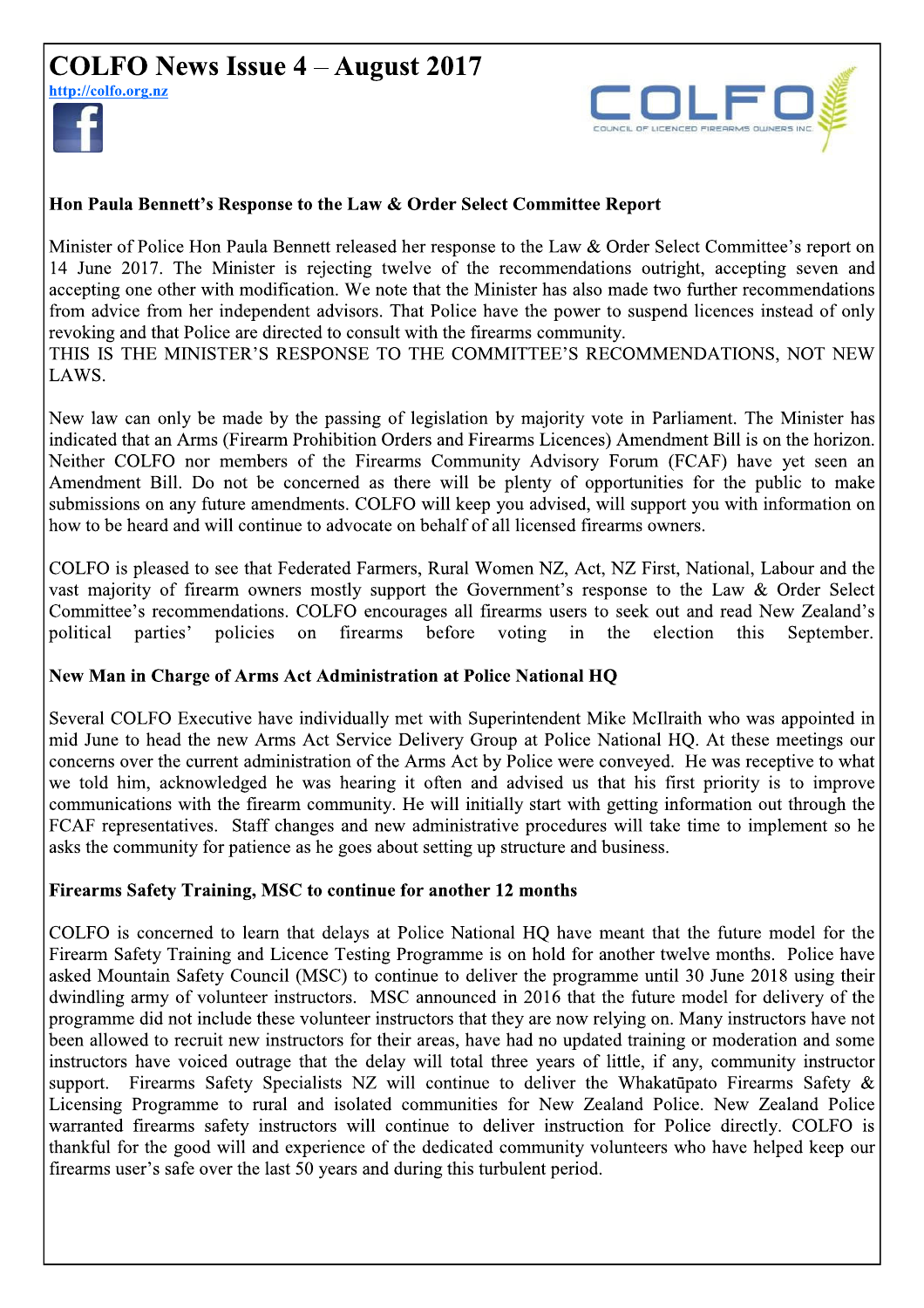## Official Opening of Auckland Shooting (

**Official Opening of Auckland Shooting Club**<br>Three of the COLFO Executive were in Auckland on 7 July 2017 to support the opening of the Auckland<br>Shooting Club's (ASC) new range at Makarau which is north of Auckland. The De Paula Bennett officially opened the range and she recognised the initiative and for flure generations. The ASC<br>
committee. A lot of sweat has gone into making this a viable range now and for future generations. The ASC<br>
c

## Firearms in

threatms in Schools<br>
You may recall in June 2017 media reported our New Zealand Defence Force visited a school near their army<br>
brows and showed the children there the tools of their trade including their firearms. The med You may recall in June 2017 media reported our New Zealand Defence Force visited a school near their tramperation there his tools of their trade including their marms. Then media published some<br>photographs of griming kids

Education Hon Nikki Kaye whether firearms should be allowed in schools. The Minister immediately tasked<br>the Ministry of Education to develop a set of guidelines and consultation process for firearms in schools.<br>COLFO was p sense approach for activities to *CONTINUE* in a safe, legal and supportive environment.<br>
Now that the initial meeting has been held and the scope of the work has been determined the Ministry of<br>
Education will draft some It was acknowledged by those attending the meeting that firearms are a piece of New Zealand's landscape.<br>The reality is that there are al ot of firearms users in all our communities from all walks of life but more so<br>fundr

## COLFO Chair Discusses Firearms with Prime Minist

must continue for the benefit of our communities. COLFO are pleased to be a part of this process and will<br>work with the education sector in the hope that common sense will win the day.<br>COLFO Chair Piscusses Firearms with P

Sika Show<br>COLFO will be present at the Sika Show in Taupo on 30 September & 1 October, come along and say hello.

## Trade Me and Your Firearms Licence

You may have read in the media that Trade Me is to be given access to the Police Firearm Licence database.

 $\mathbb{L}$ ng Superintendent Mike McIlraith, Officer in Charge

Deputy Paula Bennett at which issues affecting the fired<br>
Sika Show<br>
COLFO will be present at the Sika Show in Taupo on 3<br>
Trade Me and Your Firearms Licence<br>
You may have read in the media that Trade Me is to be<br>
This is **Sika Show**<br> **COLFO** will be present at the Sika Show in Taupo on 30 September & 1 October, come along and say hello.<br> **Trade Me and Your Firearms Licence**<br>
You may have read in the media that Trade Me is to be given acce Trade Me and Your Firearms Licence<br>
You may have read in the media that Trade Me is to be given access to the Police Firearm Licence database.<br>
This is how the process will work says Acting Superintendent Mike MeIlraith,